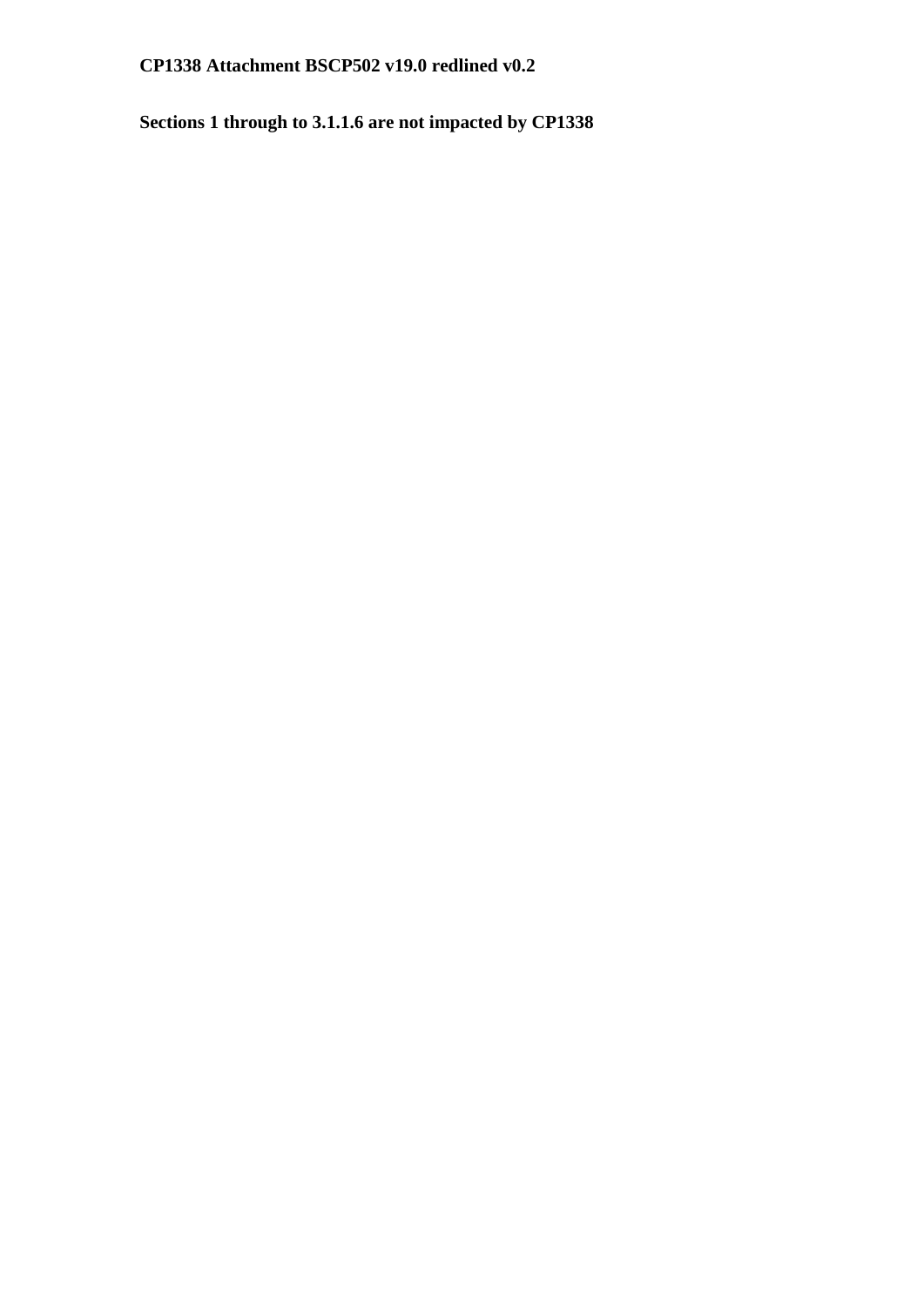## **3.2 Registration Activities.**

# **3.2.1 New connection or Registration Transfers from CMRS to SMRS <sup>1</sup> - metered supply.**

| <b>REF</b> | <b>WHEN</b>                                                          | <b>ACTION</b>                                                                                                          | <b>FROM</b> | <b>TO</b>                                        | <b>INFORMATION REQUIRED</b>                                                                                                                                                                                                                                                                                                                                                                         | <b>METHOD</b>                             |
|------------|----------------------------------------------------------------------|------------------------------------------------------------------------------------------------------------------------|-------------|--------------------------------------------------|-----------------------------------------------------------------------------------------------------------------------------------------------------------------------------------------------------------------------------------------------------------------------------------------------------------------------------------------------------------------------------------------------------|-------------------------------------------|
| 3.2.1.1    | On appointment<br>of new HHDC.                                       | Send appointment details for MS,<br>including start date and IDs of HHDA and<br>MOA.                                   | Supplier.   | HHDC.                                            | D0148 Notification of Change to Other<br>Parties.<br>D0155 Notification of New Meter Operator or<br>Data Collector Appointment and Terms.<br>D0289 Notification of MC/EAC/PC $^2$ .<br>D0302 Notification of Customer Details.                                                                                                                                                                      | Electronic or other<br>method, as agreed. |
| 3.2.1.2    | Upon receipt of<br>SVA MS details.                                   | Record SVA MS details.<br>Validate SVA MS details received from<br>the Supplier against MDD received from<br>the SVAA. | HHDC.       |                                                  | Sufficient details of HHDC's appointment in<br>respect of a SVA MS to enable the HHDC to<br>perform its HHDC functions. These details<br>shall include the relevant SVA MSID and the<br>Identifiers for the MOA and, as the case may<br>be, the HHDA, the LDSO and the applicable<br>GSP Group. The details shall also include the<br>Settlement Days for which the HHDC and<br>HHDA are appointed. | <b>Internal Process.</b>                  |
| 3.2.1.3    | Within 5 WD of<br>the installation<br>and<br>commissioning of<br>MS. | Send initial Meter register readings<br>Send MTD and Energisation Status.                                              | $MOA^3$ .   | Supplier<br>/ HHDC<br>/LDSO<br>HHDC <sup>8</sup> | D0010 Meter Readings.<br>D0268 Half Hourly Meter Technical Details<br>[Housekeeping – Footnote should have been<br>deleted by $\text{CP}1200\text{]}^{4}$ . If site is complex, send<br>Complex Site Supplementary Information<br>Form. Refer to Appendix 4.9 Guide to<br>Complex Sites.                                                                                                            | Electronic or other<br>method, as agreed. |

<span id="page-1-0"></span> 1 If a Registration Transfer from CMRS, proceed in accordance with BSCP68, Section 3.2

<sup>&</sup>lt;sup>2</sup> Refer to Appendix 4.2 for rules on when the EAC should be used by the HHDC for data estimation purposes.

<sup>&</sup>lt;sup>3</sup> The MOA shall provide the energisation status at MS or feeder level. If the energisation status is provided at feeder level, the HHDC shall assume that the MS is de-energised if all feeders are de-energised, and energised if one or more feeders is energised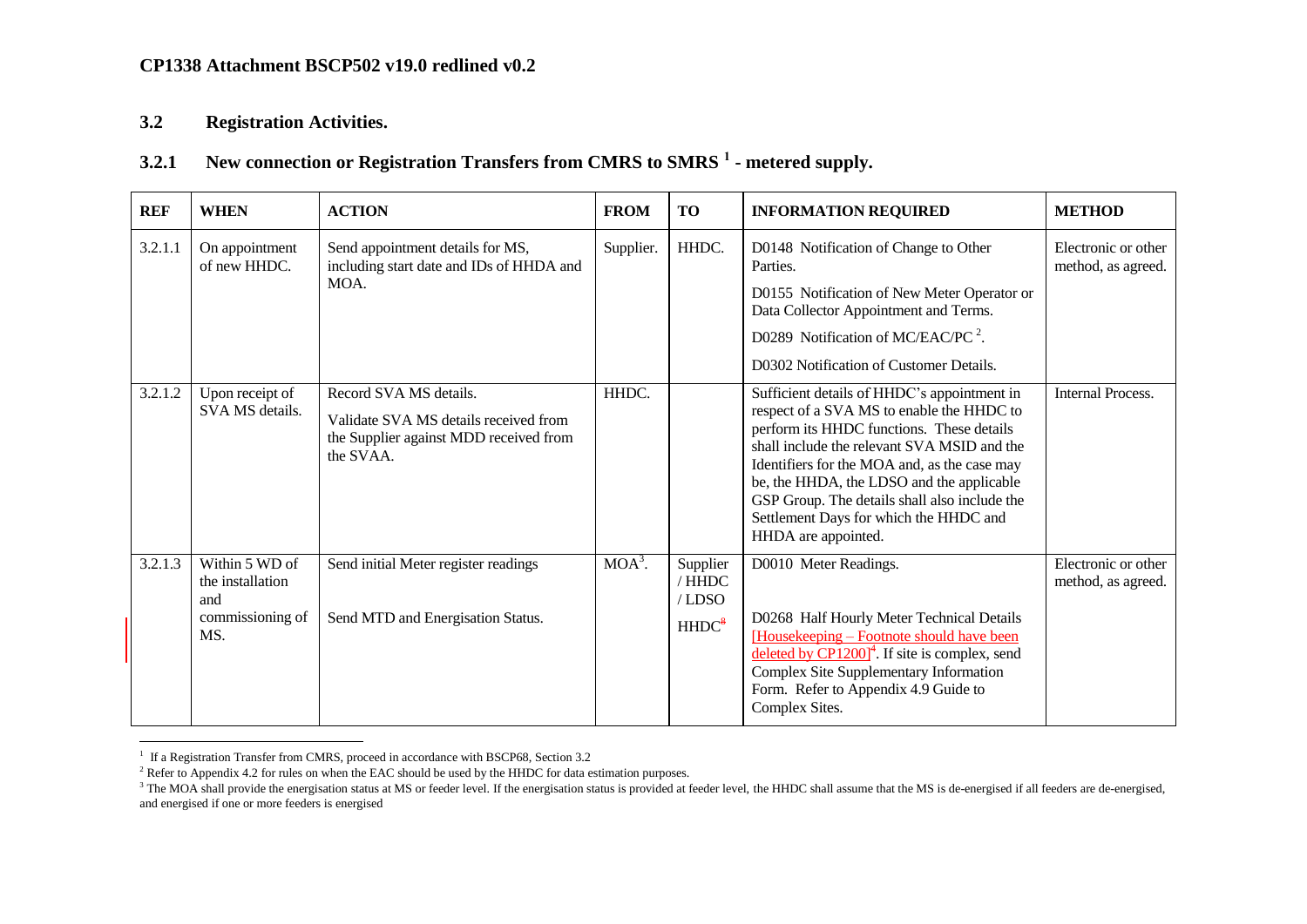| <b>REF</b> | <b>WHEN</b>                                           | <b>ACTION</b>                | <b>FROM</b> | <b>TO</b>                | <b>INFORMATION REQUIRED</b>                                                            | <b>METHOD</b>                             |
|------------|-------------------------------------------------------|------------------------------|-------------|--------------------------|----------------------------------------------------------------------------------------|-------------------------------------------|
| 3.2.1.4    | On agreement of<br>reading schedule<br>with Supplier. | Send Meter reading schedule. | HHDC.       | Supplier,<br><b>LDSO</b> | D0012 Confirmation of the Inclusion of the<br>Metering Point in the Reading Schedules. | Electronic or other<br>method, as agreed. |
| 3.2.1.5    | From HHDC<br>appointment start<br>date.               | Collect HH Metered Data.     | HHDC.       |                          | Refer to Section 3.4.1.                                                                | Internal Process.                         |
| 3.2.1.6    | In accordance<br>with timescales in<br>Appendix 4.6.  | Prove MS.                    | MOA.        | HHDC.                    | Refer to Appendix 4.6.                                                                 | Electronic or other<br>method, as agreed. |

**Section 3.2.2 through to 4.1.9 is not impacted by CP1338**

 $\overline{a}$ 

<sup>4</sup> Refer to Appendix 4.6 for the process to be undertaken when a D0268 is received by the HHDC and no proving test is initiated by the MOA.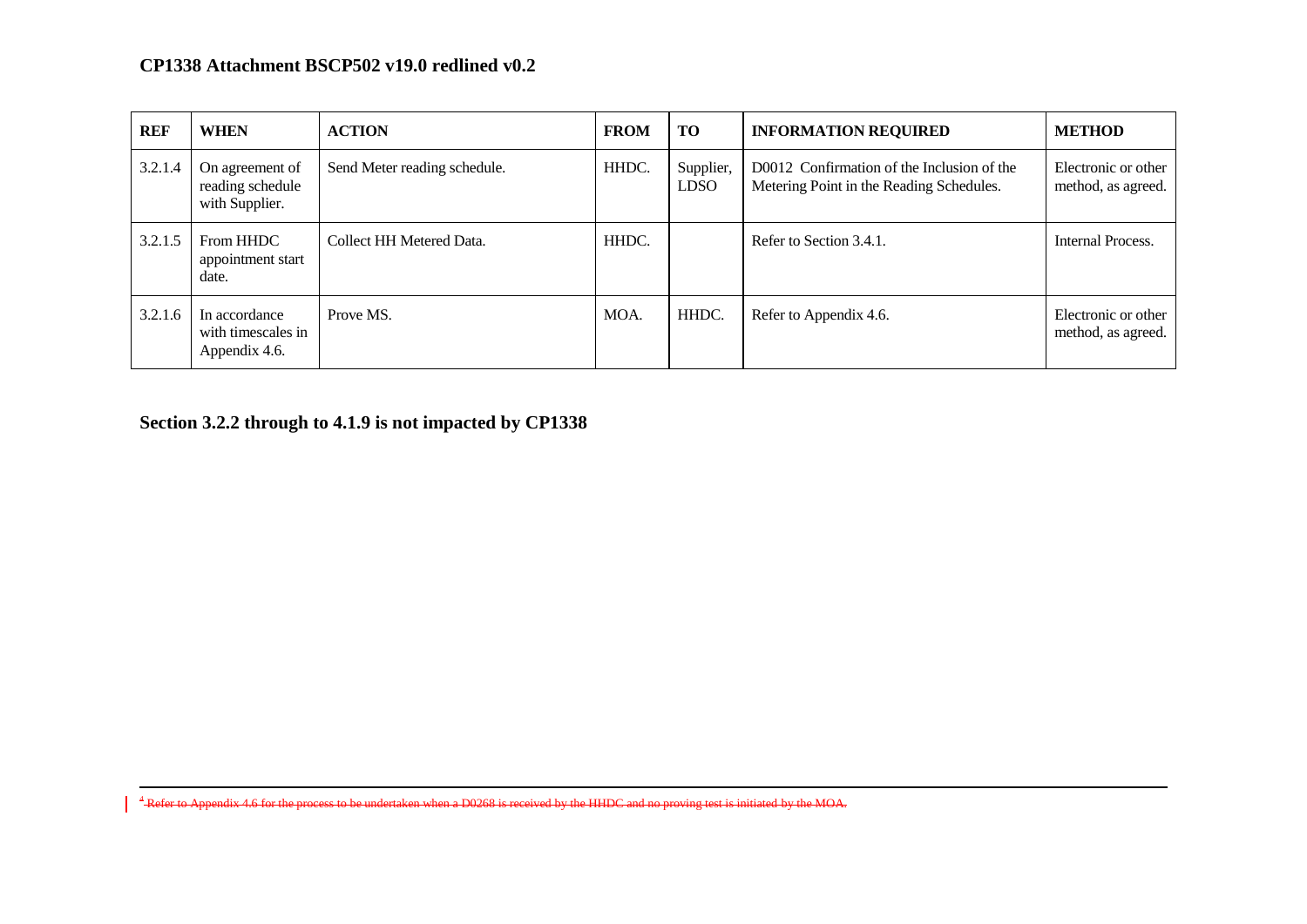## **4.2 Data Estimation.**

1

Data will be estimated for Import and Export Metering using one of the following data estimation methods in the order of precedence specified below and will apply equally to above and below 100kW MSs. Data will be flagged appropriately as indicated below. Alternatively, the Revenue Protection Service may advise on required adjustments. Missing Reactive Power data will also be estimated in accordance with 4.2.3 below.

When the HHDC receives information from the MOA, Revenue Protection Service, site reports or other sources concerning metered data which has been or will be collected and processed, the Meter Period Value data shall be estimated in accordance with this BSCP where the HHDC believes the data to be in error. The HHDC shall inform the Supplier where an error might affect a different Supplier or data affects the Final Reconciliation Volume Allocation Run.

The HHDC shall retain any original value collected, whether such value is processed before or after receipt of any details of invalid data from the MOA, Revenue Protection Service, site reports or other source, and any alarms set up at the Meter.

Details of all data estimations and the [Housekeeping: typographical]rationale behind using the chosen method must be recorded for Audit purposes.

The HHDC will notify the relevant Supplier and (where appropriate) the LDSO of the data estimation method in accordance with 4.2.4 below.

Data estimation shall, wherever possible, be constructed using previous actual5 Metered Data and not previously estimated data.

HHDCs should take particular care when carrying out data estimation using, or during, public holiday periods, e.g. Christmas and New Year, where abnormal consumption patterns may be experienced. Profiles from similar periods in previous years may be used where applicable and available.

HHDCs should consider local information, where available, when carrying out estimations and use appropriate **actual** historical data if this is considered to give a more accurate data estimation, e.g. when estimating consumption of energy for a building known to be a school during the month of August, the average load shape could be based on actual data for the same day of week and Settlement Periods from the previous year.

Having estimated data using one of the methods below, a report is to be produced in accordance with 4.2.4 below.

If a data estimation has been completed and submitted to the HHDA and actual 'A' flag data **OR** information leading to more accurate estimated data

 $5$  'Actual' data means collected Metered Data  $-$  'A' flagged  $-$  which has successfully passed a main / check data comparison (in accordance with Appendix 4.1.7) and Maximum validation (in accordance with Appendix 4.1.6).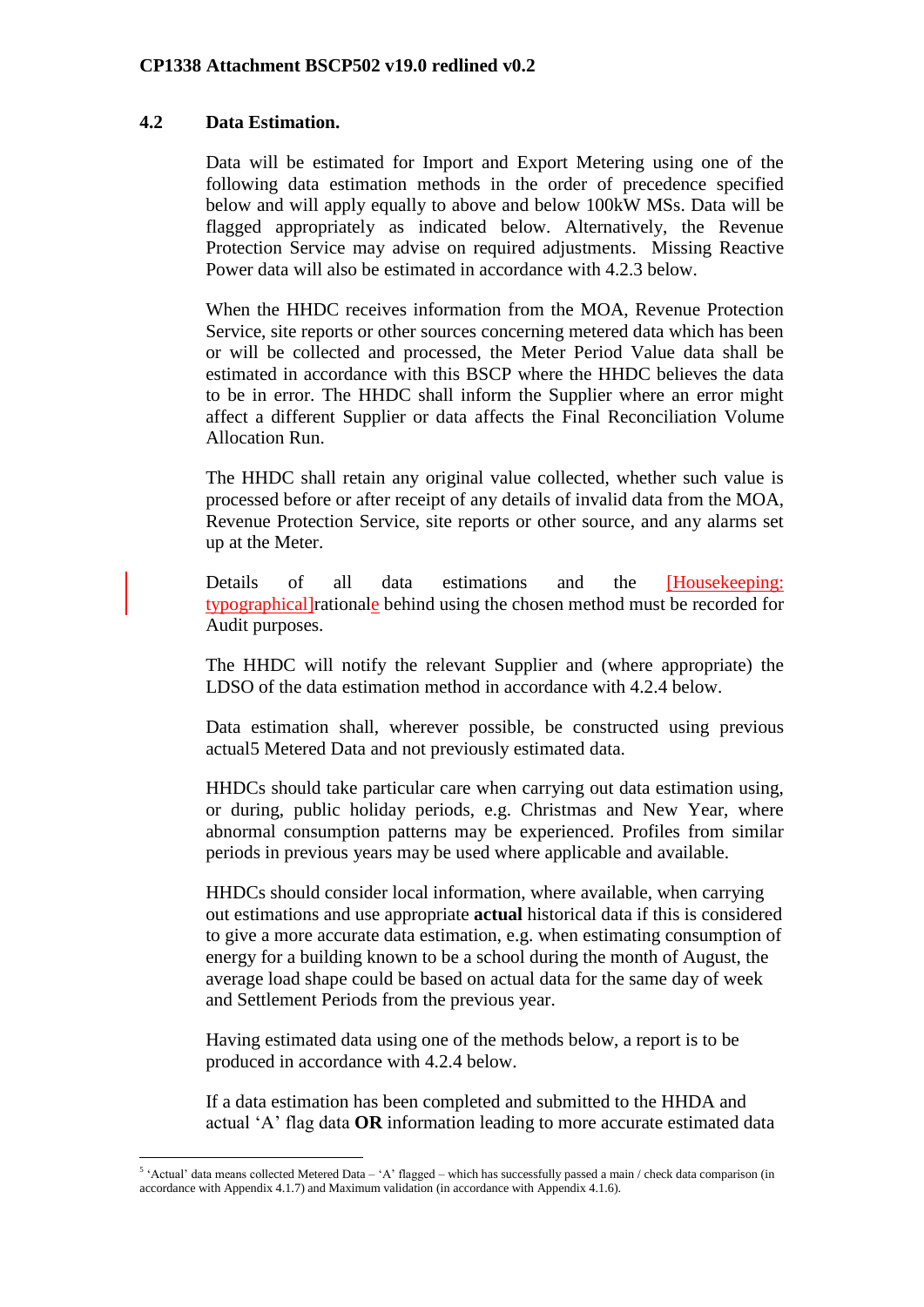becomes available, this revised data shall be notified to the Supplier and LDSO and submitted to the HHDA for use in the next Volume Allocation Run.

Where a MAR has failed, in accordance with Appendix 4.8, due to a data estimation being included in the period of reconciliation, that period of data estimation shall be re-estimated.

#### **4.2.1 through to 4.8.3 are not impacted by CP1338**

#### **4.9 Guide to Complex Sites.**

A 'Complex Site' means; any site that requires a 'Complex Site Supplementary Information Form' to enable the HHDC to interpret the standing and dynamic Metered Data relating to SVA MSs for Settlement purposes to be provided to the HHDC in addition to the D0268 Half Hourly Meter Technical Details.

The primary electronic data flow between the HHMOA and HHDC for Half Hourly MTD is the D0268 data flow. In the case of Complex Sites, this data flow alone is insufficient to accurately describe to the HHDC how to allocate the various channels of data that should be utilised in Settlements, therefore the D0268 data flow is supplemented with the 'Complex Site Supplementary Information Form'.

The HHMOA should identify a Complex Site by providing a 'Complex Site Supplementary Information Form' in addition to the D0268 data flow to the HHDC and Supplier and indicating in the D0268 data flow that the site is complex. This action shall alert the HHDC to expect a 'Complex Site Supplementary Information Form' from the HHMOA containing details of how to configure the data collection requirements and passing of information to the HHDA and Supplier. The 'Complex Site Supplementary Information Form' should be sent electronically or by any other method agreed.

It is the responsibility of Suppliers to manage and co-ordinate their Agents to achieve compliance and to intervene should any issues arise.

The Supplier should identify to the HHMOA which MSIDs relate to the Import energy and which MSIDs relate to the Export energy.

Where the Complex Site is subject to Shared Meter Arrangements, one D0268 data flow and therefore one 'Complex Site Supplementary Information Form' is required. The D0268 'Complex Site Supplementary Information Form' shall be sent by the HHMOA to the HHDC and the Primary Supplier. The Primary Supplier shall decide whether this information shall be copied to the secondary Supplier(s) and provide this information if required.

In many cases, a Complex Site shall meet the conditions required to apply for a Metering Dispensation as described in BSCP32 'Metering Dispensations'.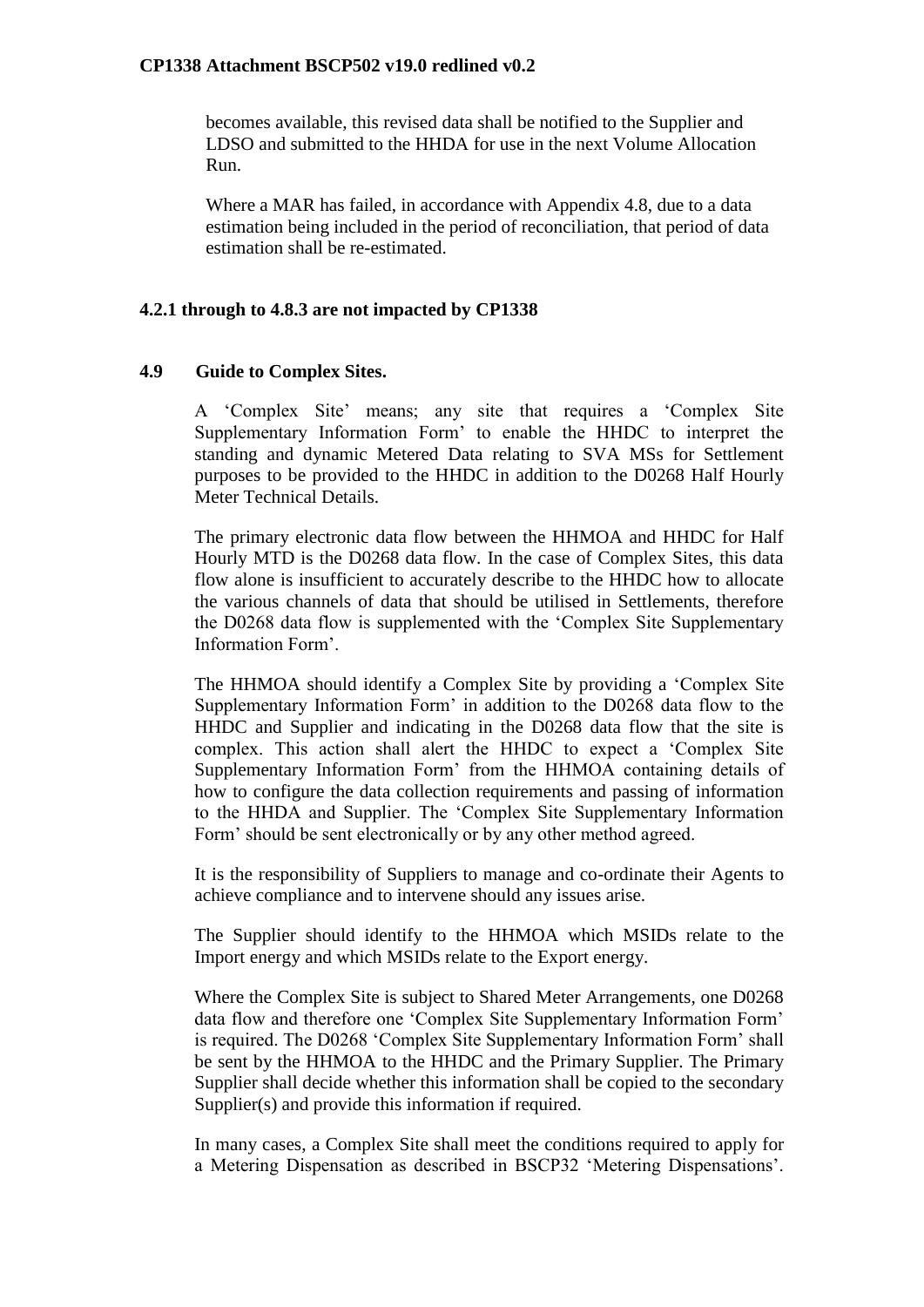Where Complex Sites use a MS which is not fully compliant with the relevant Codes of Practice, a Metering Dispensation should be applied for via BSCP32. Once a Dispensation has been granted, the information shall be available for all future Suppliers, so that they shall have the ability to understand the metering configuration at the Complex Site. As part of the dispensation application process, the Supplier shall need to submit a simplified schematic diagram of the Complex Site connection arrangements and the proposed metering points; as required in BSCP32.

This Appendix 4.9.1 to 4.9.87 provides a non-exhaustive list of Examples of Complex Sites and non-Complex Sites. These examples illustrate the need to create rules that accurately describe the aggregation necessary to derive the total energy for a customer. The aggregation rule contains terms that define each metered quantity at each Meter Point and form part of the total energy. The HHMOA is required to define the terms in the aggregation rule relative to the data.

The following aggregation rule can be applied to all Complex Sites. (Feeder A Active Export – Feeder A Active Import)+(Feeder B Active Export – Feeder B Active Import) + (Feeder n….



Where AE = Active Energy Export  $AI =$  Active Energy Import

The HHDC is required to establish gross energy for the site for each Settlement Period. This is achieved by applying the aggregation rule to the metered data values. If the resultant value applied to the rule is positive, the site is Exporting, and the Import value is zero. Conversely, if the result is negative, then the site is Importing, and the Export value is zero. Where the resultant is zero, the site is neither importing nor exporting and both values shall be zero. The number of mathematical terms in the aggregation rule is dependent on the number of feeders.

When the HHMOA indicates Complex Site on the D0268 data flow, the HHMOA is required to provide all the information necessary, via the 'Complex Site Supplementary Information Form', for the HHDC to aggregate correctly. As part of the supplementary information, the HHMOA is required to provide a schematic diagram of the MS.

Form BSCP514/8.4.8 'Complex Site Supplementary Information Form' provides a means for the HHMOA to convey the information necessary for correct aggregation. BSCP514/8.4.8a gives an overview of the data source and BSCP514/8.4.8b shows the information needed to collect that data.

Where Meter channel data is missing, incomplete or incorrect, the HHDC should attempt to use the associated check data indicated on BSCP514/8.4.8a.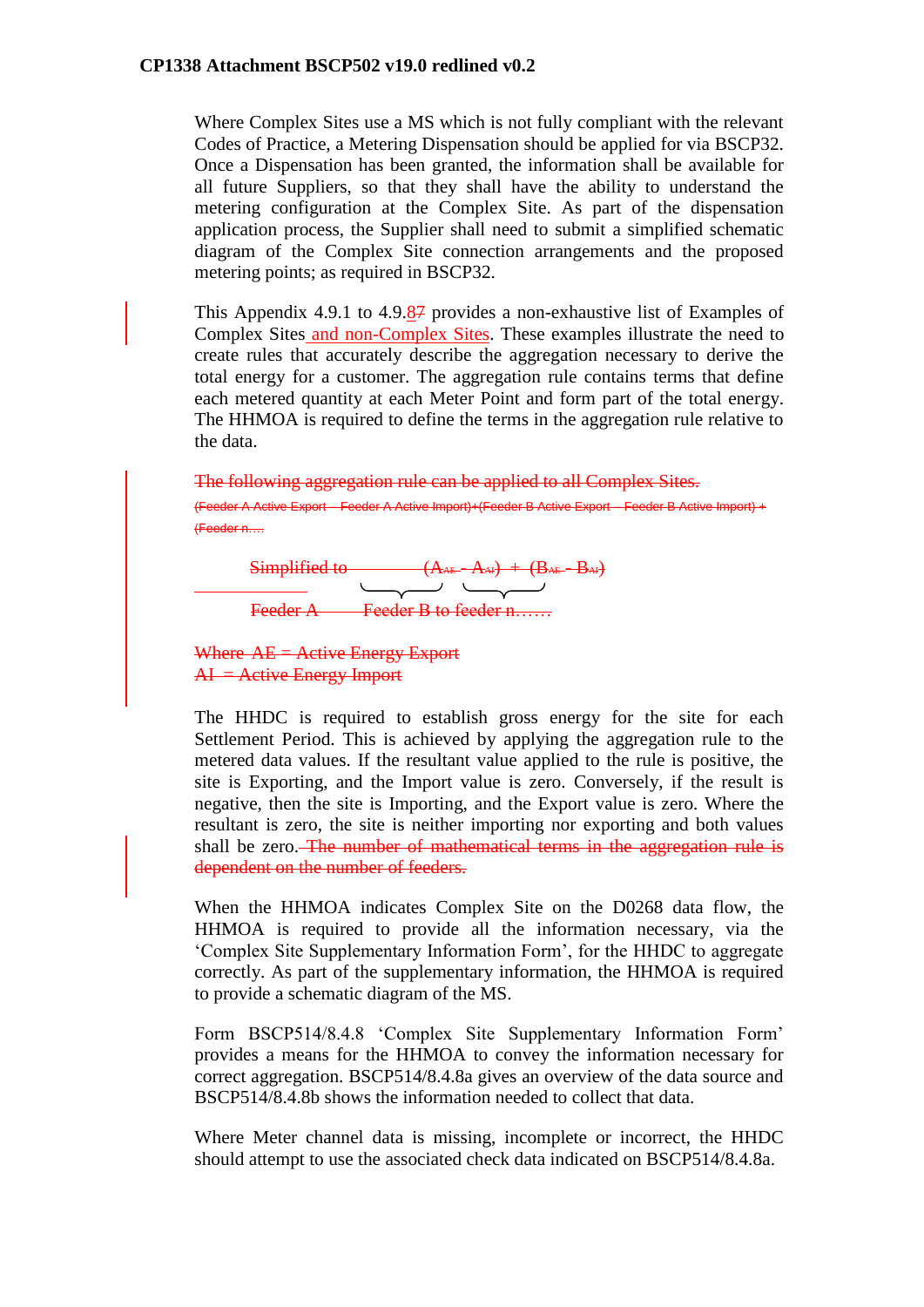Where duplicated Outstations are provided, two sets of BSCP514/8.4.8a shall be provided each clearly indicating primary and secondary Outstations.

#### **4.9.1 Off-Site Totalisation.**

This is an example of a non-complex site, where multiple feeders exist. enter a Complex Site, eEach feeder is normally equipped with Code of Practice compliant Meter(s). The HH data is collected and summated off-site by the HHDC and then submitted for Settlement as a single set of HH data.

Where both import and export meters are present, the export meter shall be totalled in the same way as import metering so that both calculations are gross.

For this reason, the netting of Export energy from Import energy should not be carried out. The BSC also states that there must be only one HHMOA for a MS that measures both Export and Import active energy.



No. of Import  $MSIDs = 1$ No. of Export  $MSIDs = 1$ 

An alternative would be for each Import or Export Meter to have its own MSID. In this case, totalisation would be carried out by the HHDA as opposed to the HHDC, and the example above would have 2 Import MSIDs and 2 Export MSIDs. This arrangement would be more desirable since it is not a Complex Site and so would not require a Metering Dispensation.

#### **4.9.2 On-Site Totalisation.**

This is an example of a non-complex site, where totalisation is possible by intelligent Outstations, this is permitted provided Import and Export data are provided separately to the HHDC and then on to the HHDA for Settlement. In this example, two streams of data are sent from the on-site totaliser to the HHDC, one set of HH data for total Import and one set of HH data for total Export.

Netting of Exports and Imports shall not be permitted at site.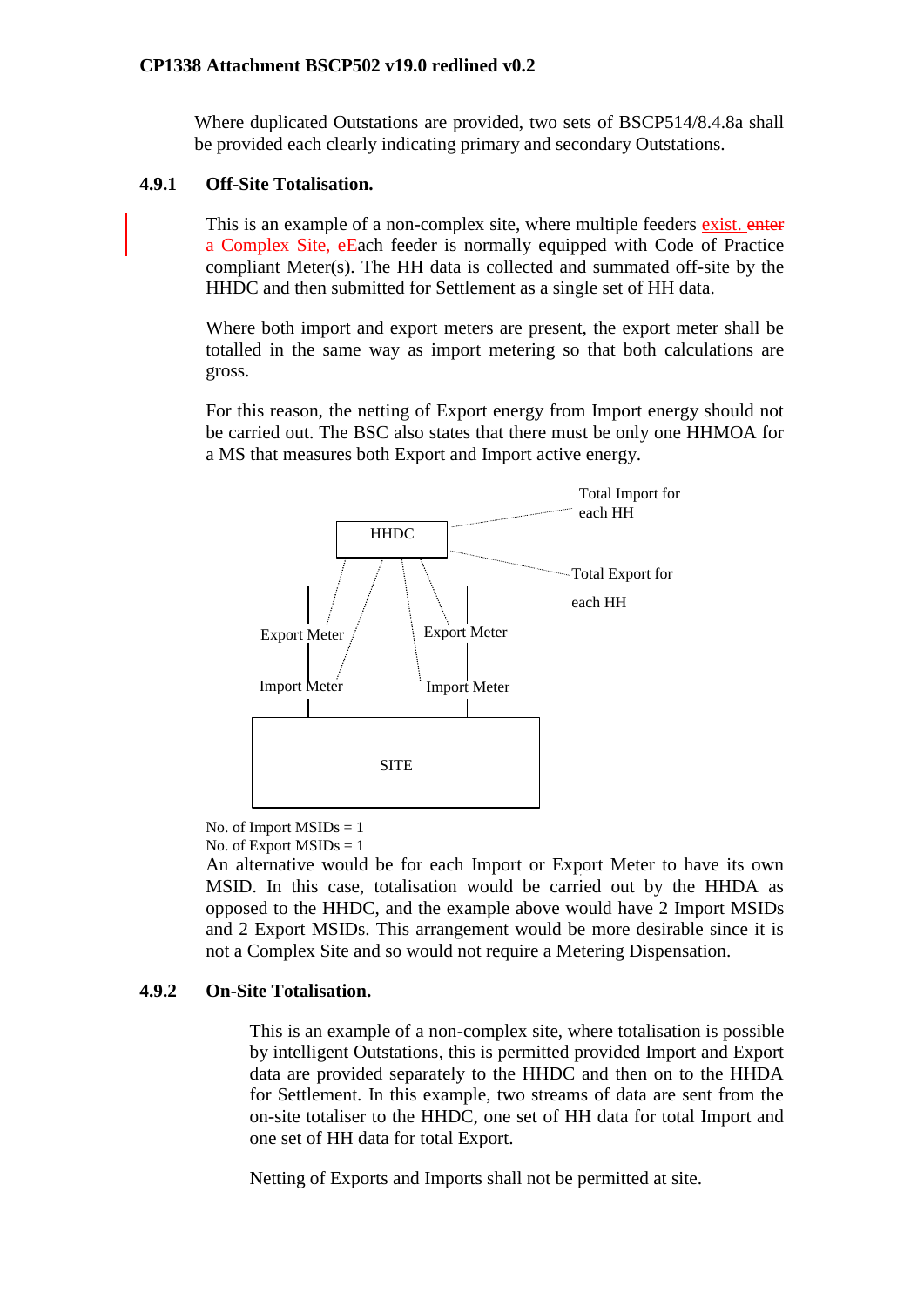

No. of Import  $MSIDs = 1$ 

No. of Export  $MSIDs = 1$ 

# **4.9.3 Embedded Customers within a Private Network.**

An example is where Customer 'A' within an industrial site takes energy directly from the landlord's internal network, but has a separate Supply contract with a licensed Supplier. The energy consumption of the landlord's network supply is determined by the netting of the Meters at the point of connection to the Distribution System and the individual Customer 'A' Meter.

This arrangement results in two distinct MSIDs. When traded in SMRS, to ensure the proper allocation of energy traded within the Settlement processes, **both the landlord's supply and the Customer 'A' supply shall**  have the same HHDC and HHMOA, the same HHMOA being necessary for the processing of related D0268s. Different Suppliers and HHDAs would be acceptable.

A Metering Dispensation for each arrangement should be obtained before further MSIDs are created in SMRS for this type of customer.

The applied Line Loss Factors (LLFs) shall not take account of losses within the private network and should be left to the landlord and Customer 'A' to come to a mutual agreement. However, each traded MSID should have Voltage General or site Specific LLFs applied in the normal way for Settlement purposes.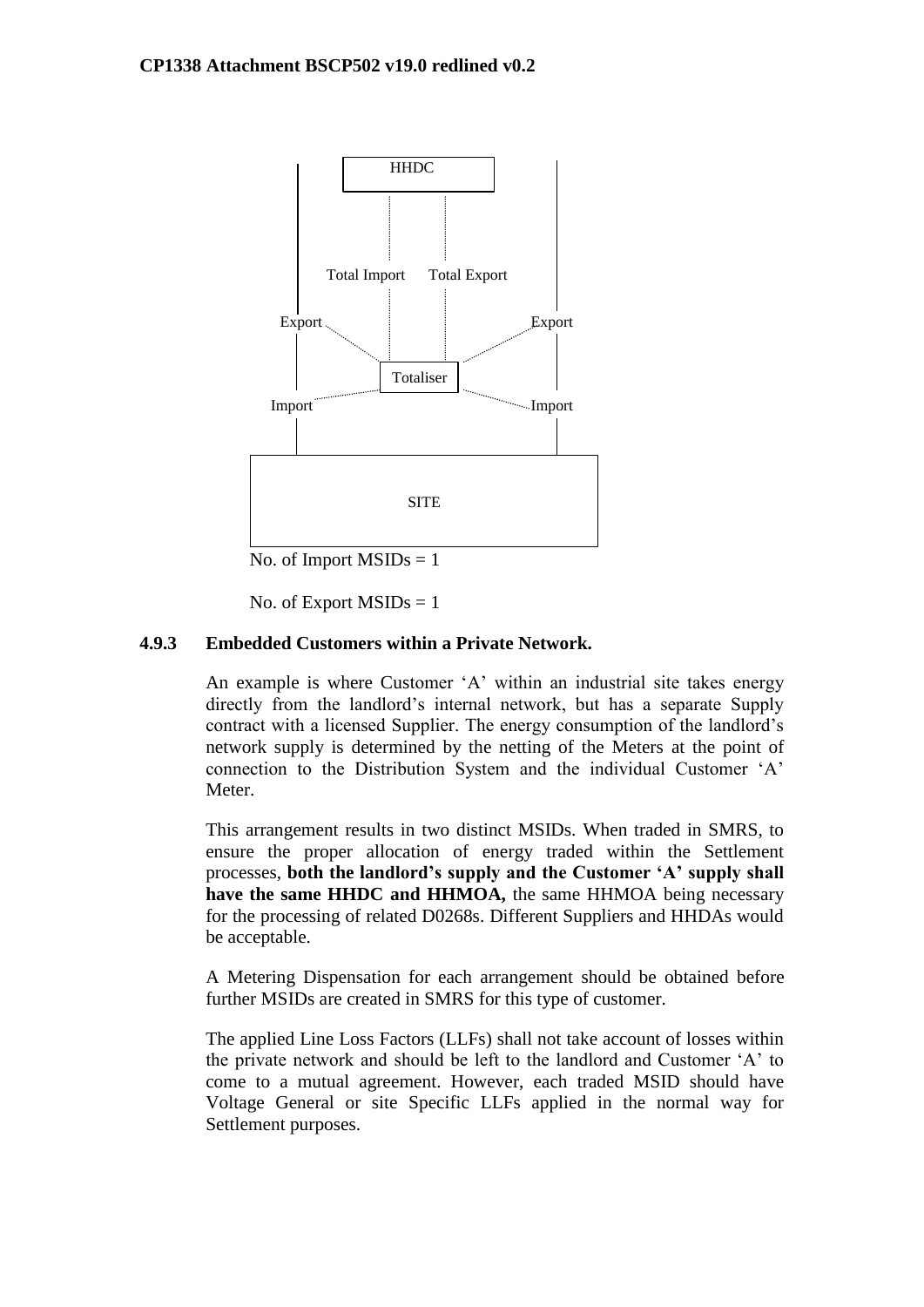

Landlord energy for Supplier 'X' = Meter 'P' – Meter 'O' HH data: 1 Import MSID

Customer 'A' energy for Supplier 'Z' = Meter 'Q' HH data: 1 Import MSID

No. of Import  $MSIDs = 2$  (1 MSID for embedded customer and 1 for the landlord or Main site)

No. of Export  $MSIDs = 0$ 

#### **4.9.4 Feed-Through Sites at the Same Voltage with no Embedded Generation.**

This is where a customer's network takes supply from the local Distribution System and feeds out from the customer's network at the same voltage to another part of the local Distribution System. In this example there is no embedded generation on the customer's network, and the isolated part of the local Distribution System is either incapable of being fed from any other source than via the customer's network, or would only be supplied from a different source (such as a restricted capacity feed from the main Distribution System) under abnormal conditions.

In this case, line losses within the customer network do not have to be considered since the feed into, and then out of, the customer network are assumed to have insignificant losses.

In this example, since there is no embedded generation, there is considered to be no Export. Import is derived as HH data:

Import Meter A + Import Meter B - Export Meter C.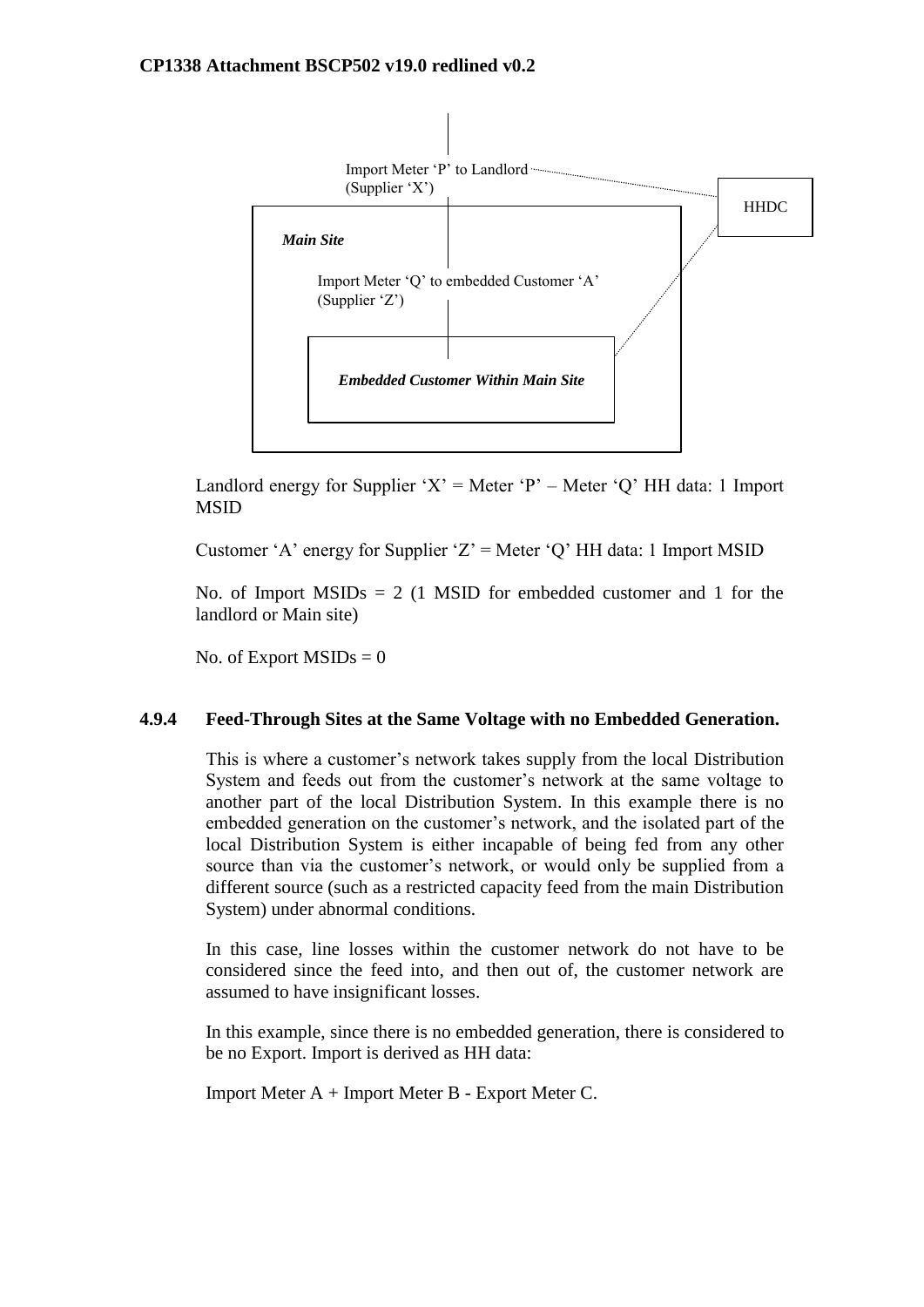

BPt = Boundary Point

Import to the Customer's network = Import Meter ' $A$ ' + Import Meter 'B' – Export Meter 'C'

This is acceptable in SMRS since there is no on-site generation and an Export type Meter, Export Meter 'C', is measuring feed-through energy as opposed to embedded generation Export.

No. of Import  $MSIDs = 1$ 

No. of Export  $MSIDs = 0$ 

Export Meter 'C' may have its own MSID allocated if it is also acting as a demand Meter to another customer, although this would be dealt with separately for Settlements.

#### **4.9.5 Feed Through Sites at Different Voltages.**

An example is where a factory takes supply at 66kV from the local Distribution System, and an 11kV feeder leaves the Complex Site to supply adjoining premises as part of the local Distribution System. In this example there is no embedded generation within the customer's network.

Voltage specific line losses can be applied to the HH data from Import Meter 'A', Import Meter 'B' and Export Meter 'C' to compensate for the losses incurred in the customer's network for passed through energy.

Totalisation would have to be carried out off-site by the HHDC, and after adjustment for line losses, Import is derived as HH data:

Import Meter A + Import Meter B - Export Meter C.

Since there is no embedded generation, there is considered to be no Export.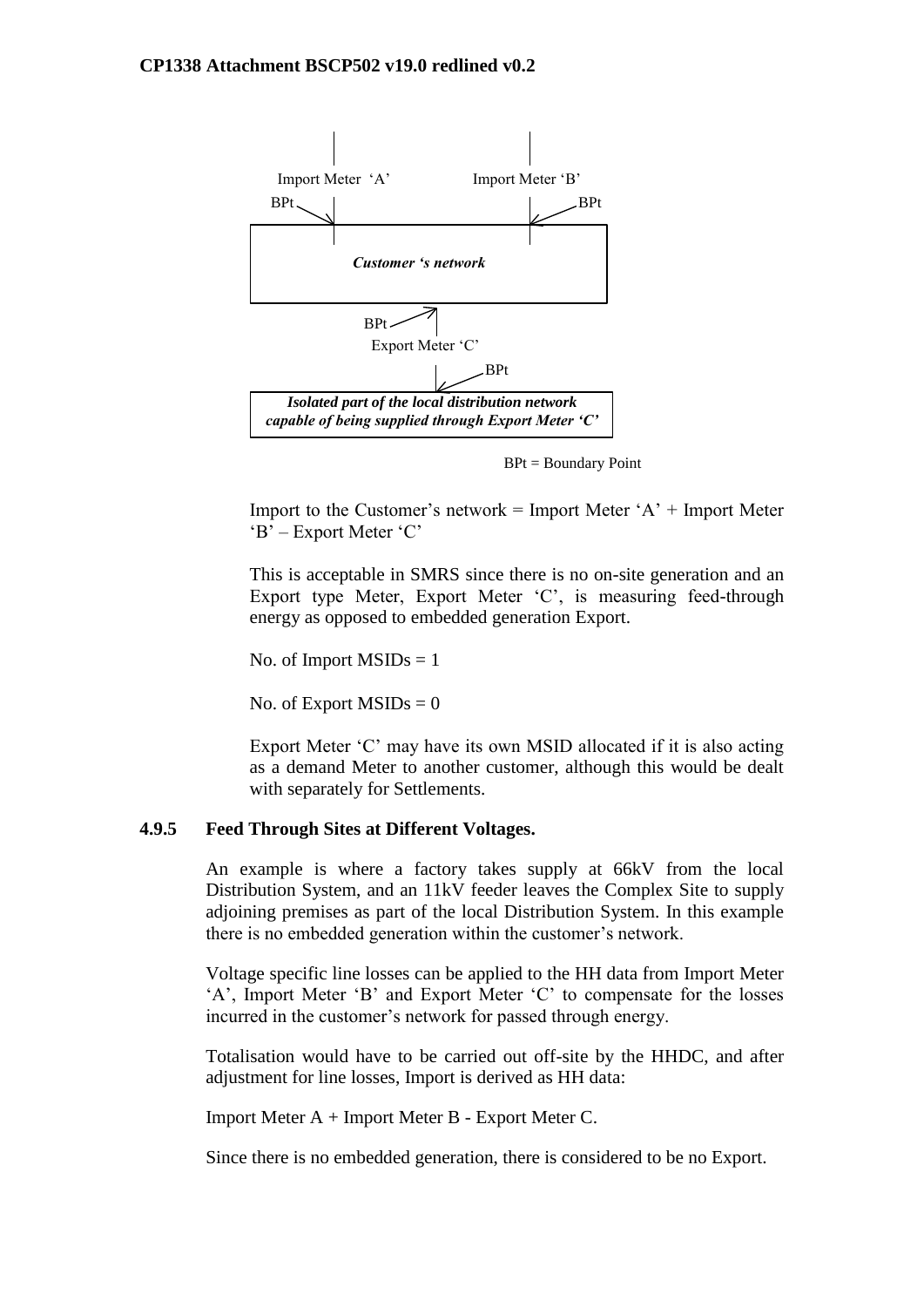

BPt = Boundary Point

Import to the Customer's network = Import Meter ' $A$ ' + Import Meter 'B' – Export Meter 'C'

This is acceptable in SMRS since there is no on-site generation and an Export type Meter, Export Meter 'C', is measuring feed through energy as opposed to embedded generation Export.

No. of Import  $MSIDs = 1$ 

No. of Export  $MSIDs = 0$ 

Export Meter 'C' may have its own MSID allocated if it is also acting as a demand Meter to another customer, although this would be dealt with separately for Settlements.

#### **4.9.6 Feed-Through Sites with Embedded Generation.**

Where a customer's network has a feed through arrangement and has embedded generation within the Complex Site, the Complex Site demand and the true Export has to be determined.

It is assumed that the network supplied through Export Meter 'C' is connected to the local Distribution System through Import Meter 'A' so that customers connected to the isolated part of the local Distribution System preserve system time, i.e. both parts of the Distribution System are in synchronisation (Export generation protection shall prevent 'island generating').

For any time period, for Settlement purposes, Customer's total demand or total generation is derived from the Algorithm:

 $T<sub>CUST</sub> = (Expert 'A' - Import 'A') + (Expert 'B' - Import 'B') +$ (Export 'C')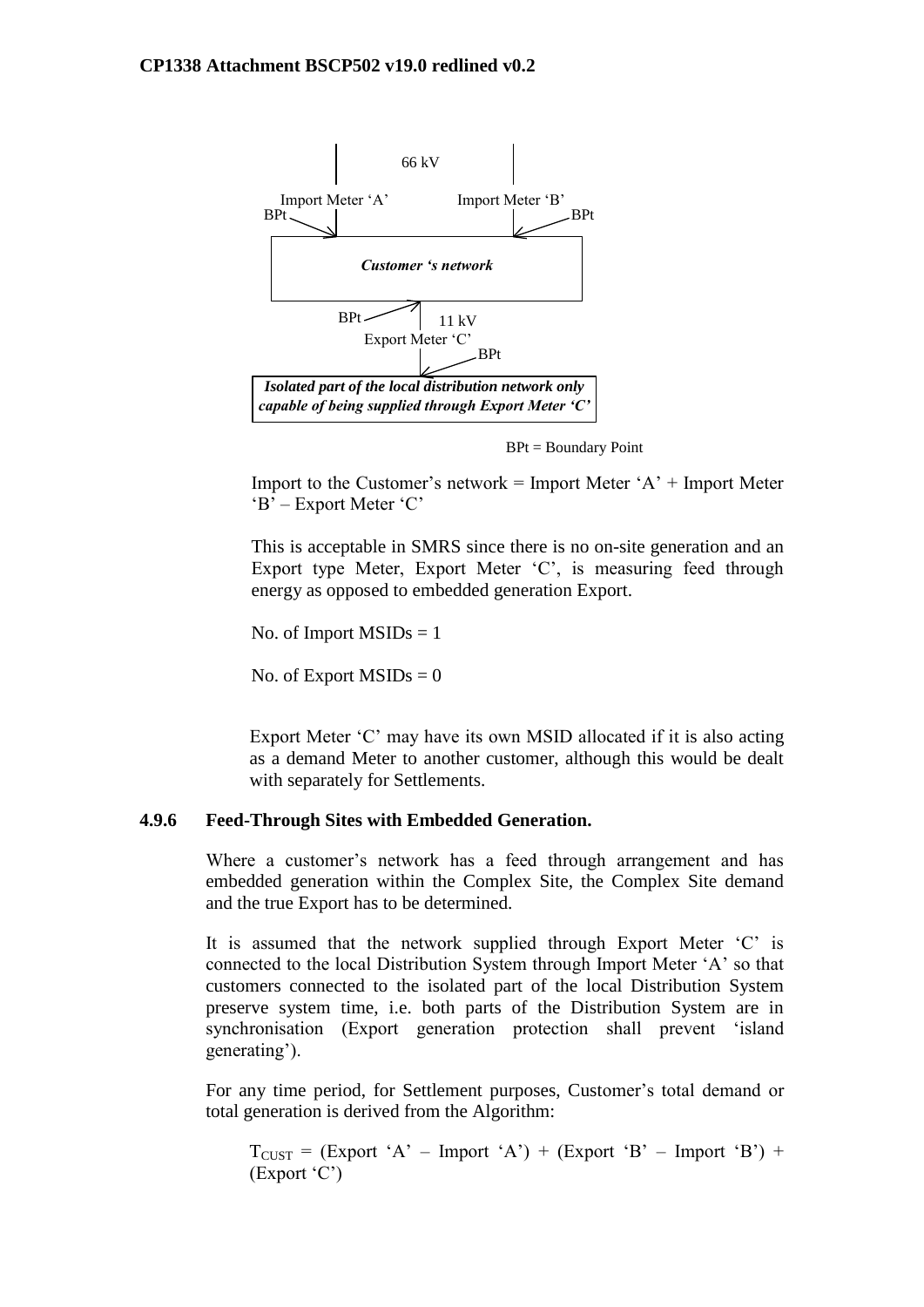If  $T<sub>CUST</sub>$  is positive then the Complex Site is a net Exporter.

If  $T<sub>CIIST</sub>$  is negative then the Complex Site is a net Importer.

Both Total Import and Total Export may be non-zero for any HH Settlement Period.



Import to the Customer's network  $=$  Import Meter 'A' + Import Meter 'B' – Export Meter 'C'

There is Embedded Generation. Export Meter 'C' can be getting its energy from either Import through 'A'/'B' or from generation. By definition there may be at least 1 Export MSID.

No. of Import  $MSIDs = 1$  or n

No. of Export  $MSIDs = 0$  or n

Export Meter 'C' may have its own MSID allocated if it is also acting as an Import Meter to another customer, although this would be dealt with separately for Settlements.

## **4.9.7 Separate Meter Points for Export and Import.**

In this example a customer is connected to a Distribution System via an intake busbar, with each feeder into the factory being separately metered, and with a section of busbar on two feeders having embedded generation connected.

In this case, each Import and Export Meter must be either provide separate sets of HH data into Settlement, or if totalisation is achieved either on-site or by the HHDC, Import and Export HH data must be totalled separately and separate Import and Export sets of HH data provided to Settlement. **Export HH data must not be netted off Import HH data, or vice versa.**

Since this is an extension of the single feed Import / Export arrangement, this does not have to be considered as a 'Complex Site'.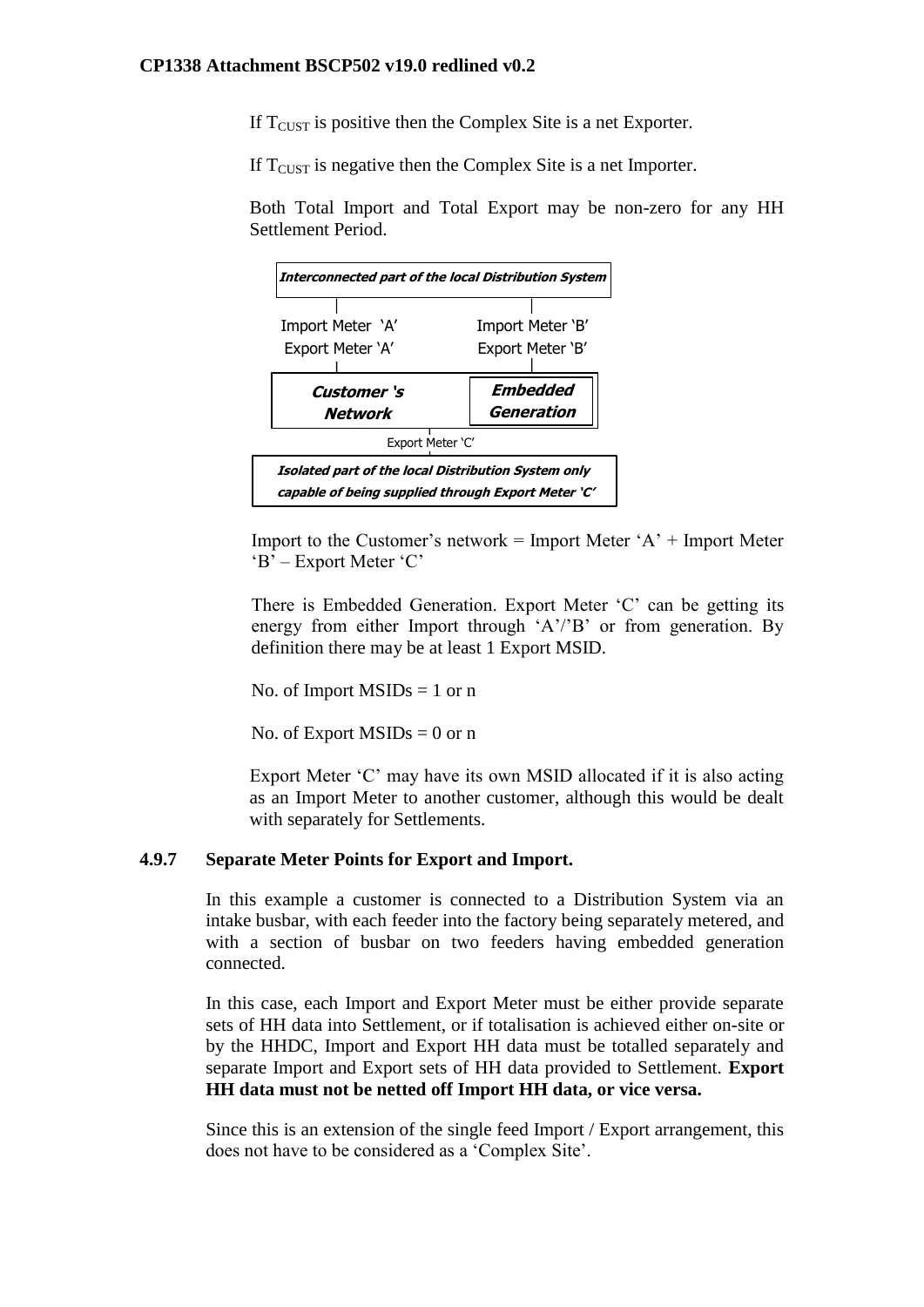

Where totalisation is used: Where totalisation is not used:

# **4.9.8 Network Flows Impacting Settlement Meters**

In some cases it is possible for electrical flows (either on the distribution system or the customer's own network) to be recorded by the Settlement Meters unintentionally. These will usually appear as additional Imports and Exports and usually on different feeders. The diagrams below illustrate this principle. It should be noted that these flows may occur under exceptional circumstances only. It would not be reasonable to regard all multi feeder sites as Complex Sites in anticipation that such flows may exist at some point in the future.

Figure 1 shows an example where a distribution network flow passes through Settlement Meters M2 (as Import) and M1 (as Export). This is in addition to any flow from the distribution system to the customer. Therefore if this site was not considered a Complex Site then the resulting addition of Import Meter readings would not be correct because of the presence of distribution flows through Settlement Meters.

The aggregation rule for such a site might be:

 $Import = (M1 AE + M2 AE) - (M1 AI + M2 AI)$ 

No. Import  $MSIDs = 1$  No. Import  $MSIDs = 4$ 

No. Export  $MSIDs = 1$  No. Export  $MSIDs = 4$